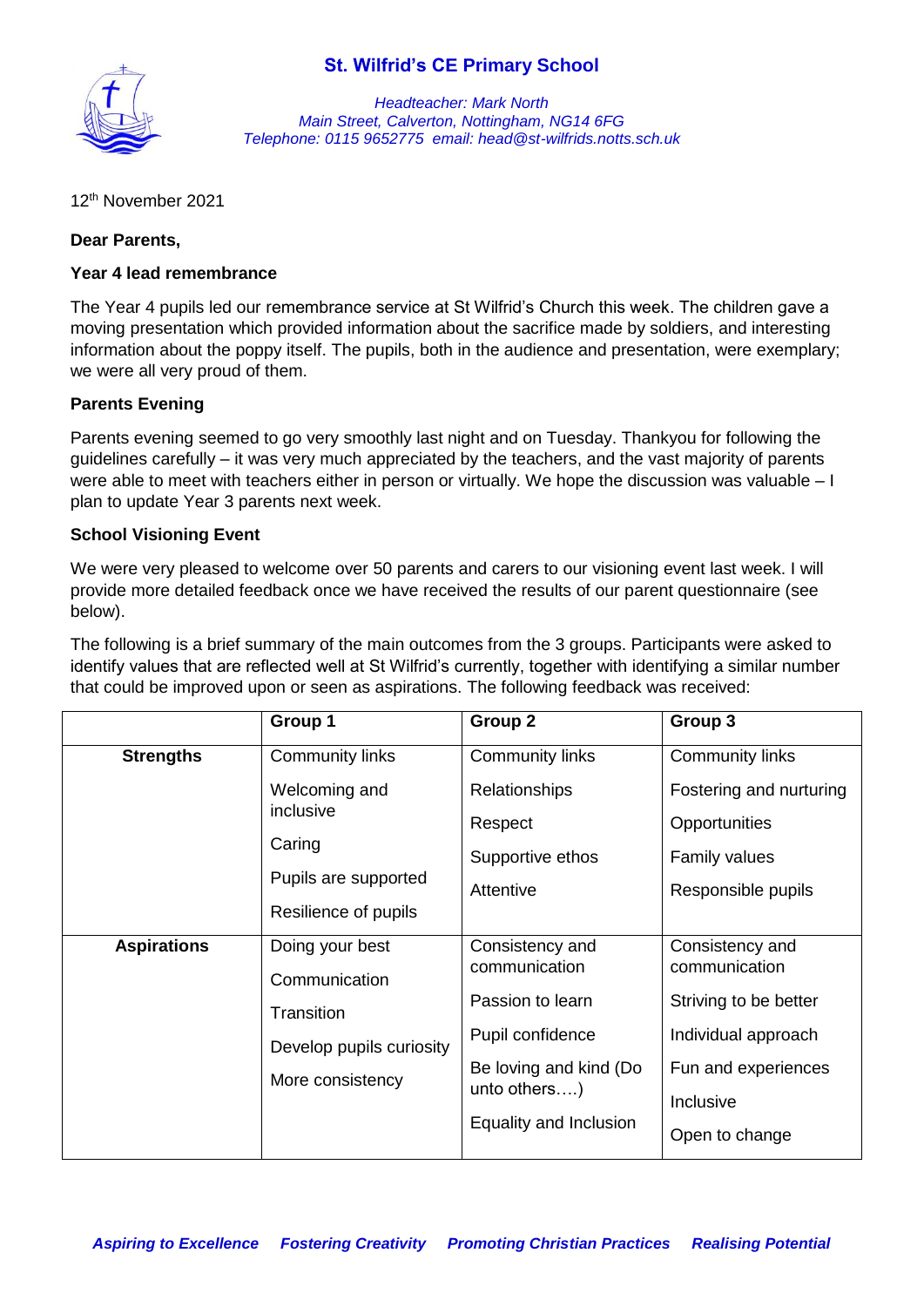# **St. Wilfrid's CE Primary School**



*Headteacher: Mark North Main Street, Calverton, Nottingham, NG14 6FG Telephone: 0115 9652775 email: head@st-wilfrids.notts.sch.uk*

Some of the feedback did not directly relate to school values, but it will be incredibly useful in helping school move forward. As you will see from above, some common themes were identified, which governors and senior leaders in school have already discussed.

Following receipt of the parent and carers questionnaires, we will provide a more detailed evaluation, and inform parents of next steps.

# **Parent / Carers Questionnaire**

The link below will take parents and carers to our questionnaire. The first part of this is similar to the questionnaire Ofsted would use when inspecting schools, followed by questions linked to our school vision, and an opportunity for parents to provide general feedback.

https://forms.office.com/Pages/ResponsePage.aspx?id=yGAIF\_zAE0GbGGRwaCboE2Mf\_qz2nE5AlHJ [HwSWNFVVUNkw2SUFIODZLUU1QSENGWlMxQVNITVBFVi4u](https://forms.office.com/Pages/ResponsePage.aspx?id=yGAlF_zAE0GbGGRwaCboE2Mf_qz2nE5AlHJHwSWNFVVUNkw2SUFIODZLUU1QSENGWlMxQVNITVBFVi4u)

Copying the link into your browser, or pressing ctrl and the link, should enable you to complete the questionnaire. If parents would prefer, paper copies will be available from the school office from Monday.

Please aim to complete the questionnaire by Tuesday 23<sup>rd</sup> November. Thankyou.

### **New Intake**

If you have a child due to start school in September 2022, you should shortly receive a pack explaining how to choose a school place.

### **School Ramble**

We raised £248.55 for Children in Need during the ramble and teddy bear hunt last week. Thankyou for your generous donations. And thankyou to the PSA who sold hot dogs at the end of the event.

### **School lunches**

Can I apologise on behalf of the catering service for the lack of a hot dinner today and yesterday. Due to a late notification of absence, they were unable to provide a hot meal – I am hoping that normal service will be resumed on Monday, but am unable to confirm this presently. If we are made aware on Monday morning that a cold meal will be provided again, we will text parents as soon as possible, in case a home made packed lunch is preferred.

#### **Christmas Events**

We are planning a number of Christmas events and activities – we are waiting to see how the covid situation evolves before deciding on audience numbers etc. Further information will be sent as soon as possible.

#### **Exciting news - Mrs Henson**

I am pleased to let parents know that Mrs Henson, class teacher in Year 1, is expecting a baby in the new year. I will let parents know of plans to cover her post as soon as I am able.